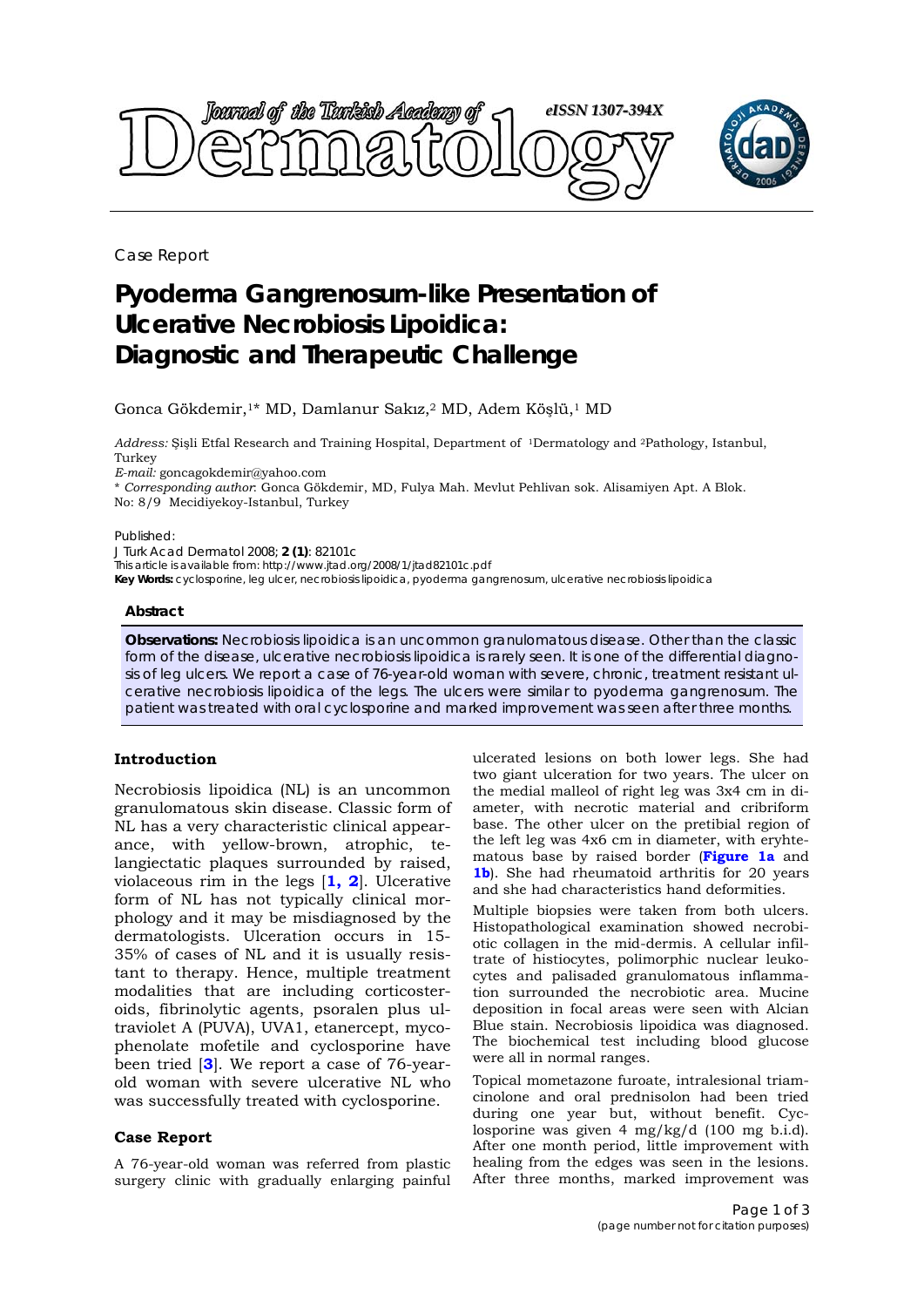*J Turk Acad Dermatol* 2008; **2 (1)**: 82101c. http://www.jtad.org/2008/1/jtad82101c.pdf



**Figure 1a.** The ulcer on the medial malleol of right leg.

seen in all of the ulcers (**Figures 2a** and **2b**). The patient tolerated cyclosporine well and no side effect was seen. The therapy was stopped after three months and during the one year the followup period, there was no evidence of relapse.

## **Discussion**

Necrobiosis lipoidica is a relatively rare cutaneous condition which is closely associated with diabetes mellitus. It is a degenerative disease of collagen and its etiology is still unknown. However many theories have been proposed, including a diabetic microangiopathy, immune complex disease and defective collagen synthesis [**4, 5**]. A Tcell mediated hypersensitive immune reaction has been suggested in the pathogenesis of NL in the recent studies [**6, 7, 8**]. The immune reaction precedes and initiates the release of cytokins that finally cause the degeneration of collagen synthesis and granulomatous alterations [**2, 8**].



**Figure 1a.** The ulcer on the left leg, with erythematous base by raised border like pyoderma gangrenosum.

It is not clear what causes NL to ulcerate. Trauma, the poor circulation over the pretibial area and an exaggerated immune response have been suggested as the cause of ulceration. This form is more resistant to therapy than classic variant. However, these patients need to be treated since squamous cell carcinoma occurring in ulcerative NL has been reported in literature [**3, 4**] .

In our case, the patient had giant ulcers on both legs. She had no chronic venous insufficiency. The lesions were similar to pyoderma gangrenosum. Histopathologic findings were consistent with NL. The patient had rheumatoid arthritis for 20 years and ulcerative necrobiotic lesions. Similar lesions as a variant of rheumatoid nodule have been reported in these patients in the literature [**3**]. However rheumatoid nodule was excluded by histologic changes and clinical appearance for our patient.



**Figure 2a.** Marked improvement of the ulcers on the right leg after treatment.



Figure 2b. Marked improvement of the ulcers on the left leg after treatment.